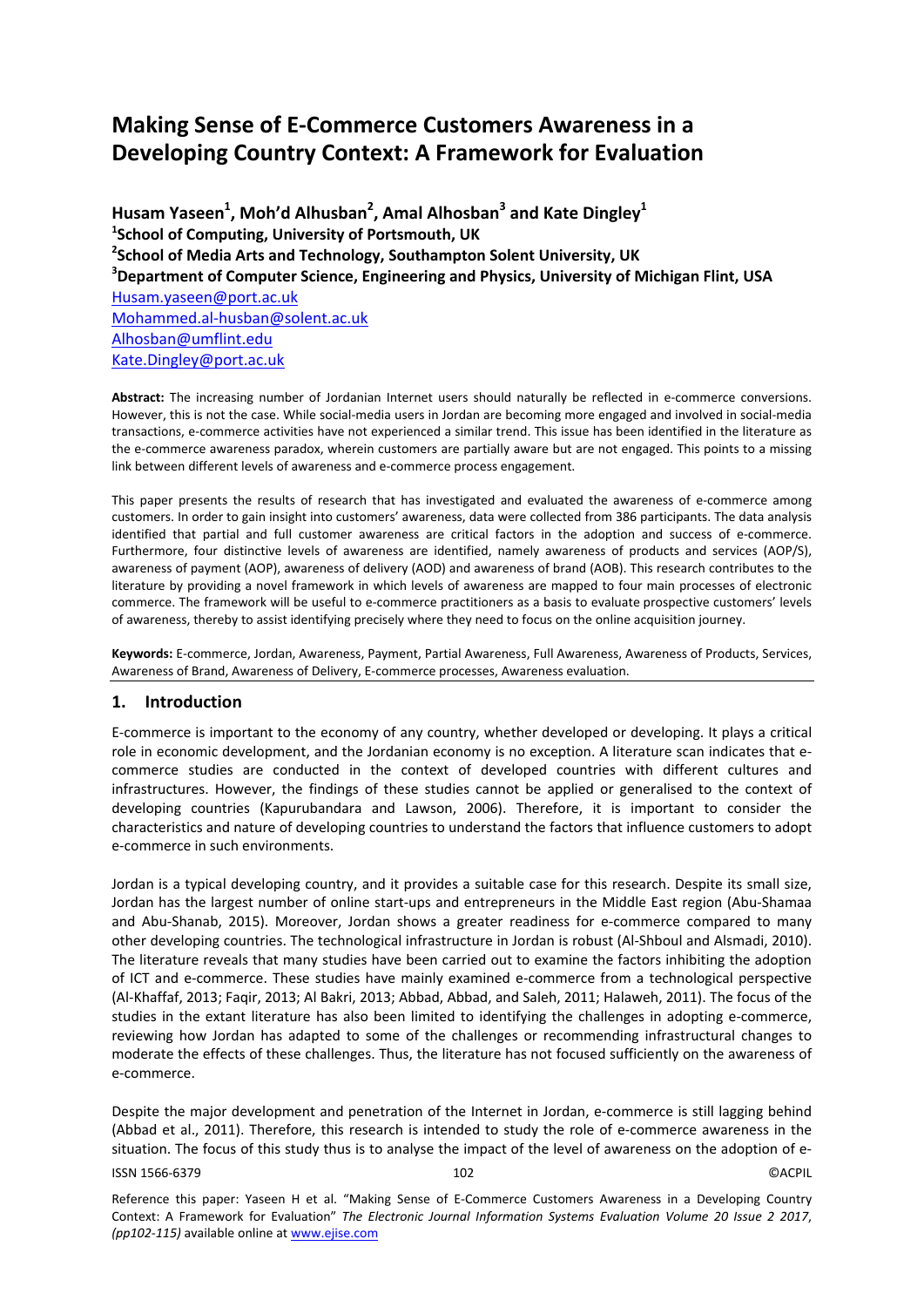commerce. Since Jordan has a good e-commerce infrastructure and relatively sound indicators of e-readiness (AL-Majali et al., 2016), the research reported herein evaluates the level of customer awareness of ecommerce, especially focusing on the analysis of specific aspects of such consumer awareness, rather than taking a holistic approach.

## **2. Background to the Problem: E-Commerce Awareness in Jordan**

There are distinctive economic features of Jordan, which have been shaped by international aid and financial settlement of the Jordanian market. Customers have begun to access newly produced and imported products and services through different means, such as social-media and various online platforms. It is vitally important to investigate how these products and services are accessed, how technology has facilitated that access and why Jordanian online customers are not fully engaged in the e-commerce process. Consequently, the issue identified in this research pinpoints the crucial role awareness plays in the adoption and success of ecommerce.

This research probes the question that if all e-commerce enablers are available in Jordan, why is it that Jordanian customers are not fully engaged in e-commerce related activities? The paper thus probes the concept of awareness as the main issue within the research. It examines: (i) the concept of e-commerce awareness; (ii) how awareness could be identified; (iii) where awareness occurs; and (iv) how awareness is perceived and understood.

If awareness of e-commerce is well understood, clearly defined through the e-commerce activity, this will help clarify what should be done and by whom. The research is also important in that the problem being faced by Jordanian e-commerce customers is also a widespread phenomenon which is equally prevalent in neighbouring countries in the Middle East. Figures 1 and 2 indicate that while the number of Internet users in the Middle East has increased (Figure 1), the number of e-commerce shoppers has not increased proportionately (Figure 2).



**Figure 1:** Internet Penetration in the Middle East (Internet Live Stats, 2017)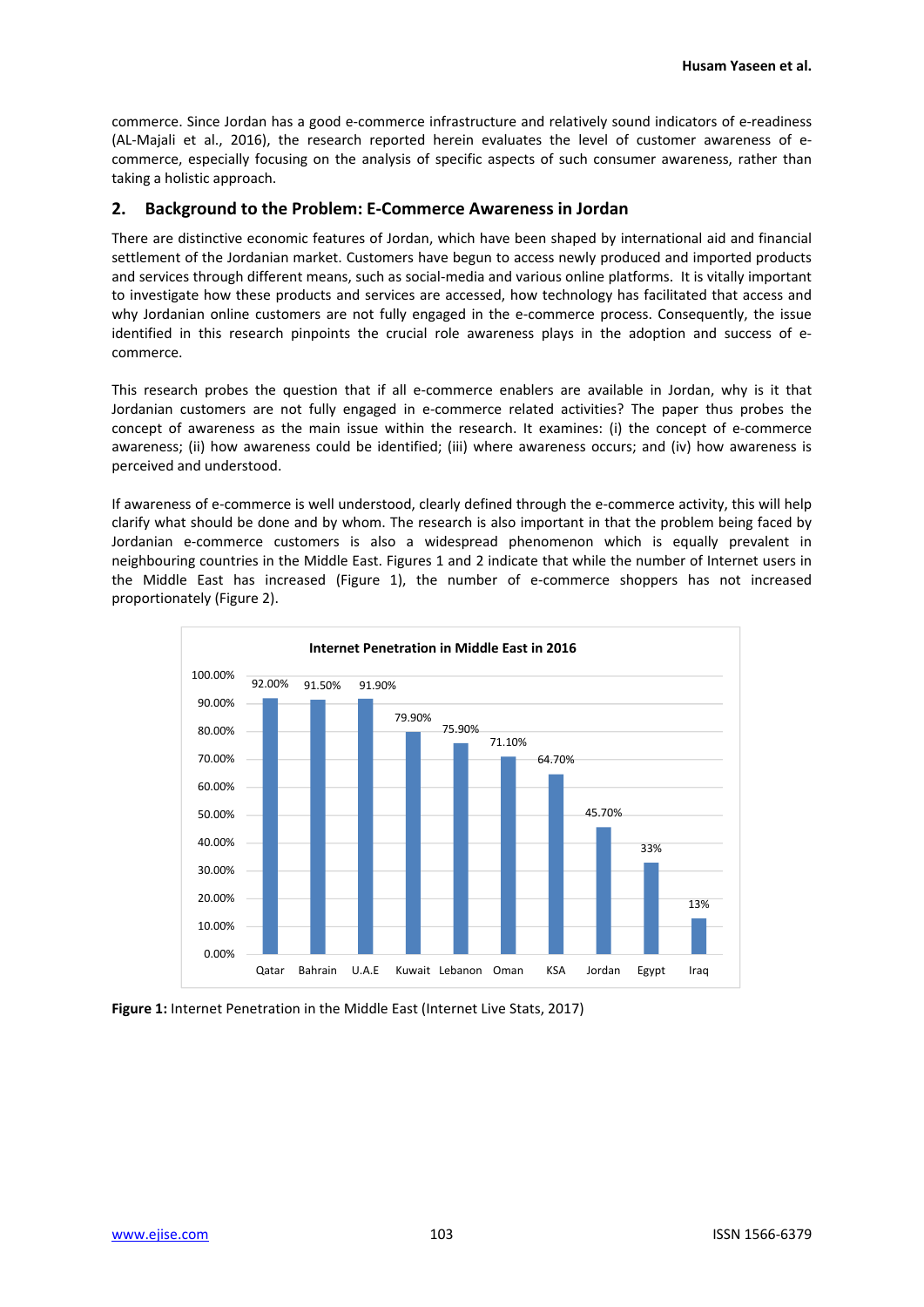



Awareness has always been perceived holistically in the e-commerce context, and therefore most of the research conducted in this domain seems to link awareness to trust and familiarity (Najafi, 2012). In fact, the investigation of the literature reveals that awareness seems to be the predominant theme in e-commerce security. However, when it comes to the propensity to engage in e-commerce activity, Jordanian online users seem to be engaged in so-called social-media e-commerce, where the main social-media applications are used for the exchange of products and services (Al-Qirim, 2007). For example, Jordanians are using social media, especially Facebook, to exchange information about various products and services; some of their activities involve a successful agreement to sell or to buy. However, these deals are done offline. Therefore, engagement in social media is limited to gathering information, not actual purchasing. A new form of awareness has evolved after experiencing e-commerce activities over social media, and Jordanian customers are inclined to use the Internet more and more for shopping. E-commerce engagement is investable in this context.

However, that leads to another question: if users are engaged in social-media commerce, why they are not engaged in the typical e-commerce process. Contextual inquiry and observations of this phenomenon have inductively led to the view that this is an awareness dilemma. However, it is not the holistic awareness of ecommerce as a whole, but the awareness of the specific processes of the e-commerce model. Therefore, a new area of research has emerged. The holistic view of awareness does not seem to fit in with the universal ecommerce model. In e-commerce, the universal model entails a common online user journey. It usually begins with visiting a website, browsing a catalogue where products and services are offered and then making a purchase decision. Once the customer is happy, they would proceed to payment and then delivery. However, the journey does not end there – after delivery comes retention and the tendency to use the website again, thereby constituting a full online e-commerce cycle (Pavlou and Fygenson, 2006). Applying holistic awareness to this model does not accurately help in identifying where the problem lies. In fact, it has an adverse effect, whereby the process of e-commerce is mistakenly condemned to deterioration through lack of engagement.

This research aimed at investigating the awareness of e-commerce and its implications for the process of ecommerce. This research presumes that there are no technical, managerial or legal issues that hinder the development of a successful e-commerce model, and hence it hypothetically assumes that different levels of awareness have a major impact on the success or failure of the adoption of e-commerce in Jordan.

# **3. Literature Review**

Awareness is the state or ability to perceive, to feel or to be conscious of events, objects or sensory patterns. In this level of consciousness, sense data can be confirmed by an observer without necessarily implying understanding. Generally, it is the state or quality of being knowledgeable about something (Najafi, 2012). Awareness represents the perception of e-commerce elements in the environment. It also represents comprehension of their meaning through an understanding of e-commerce technology, business models,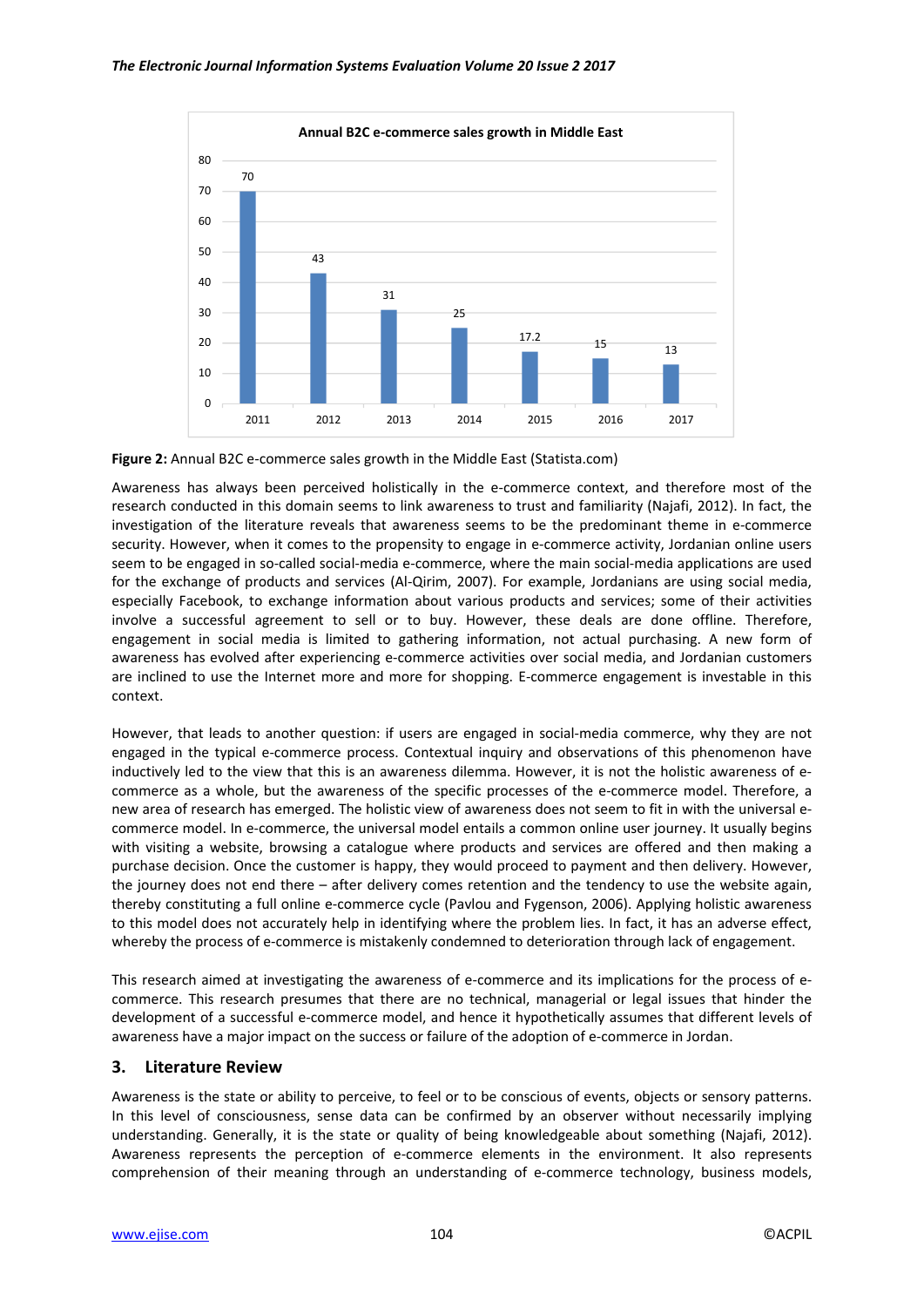requirements, benefits and threats and projection of the future trends of e-commerce and its impact (Molla and Licker 2005 b). Rogers (1995) argued that awareness of an innovation and its benefits is an important initial stage that may affect the decision to adopt or reject the innovation. Once a customer has become aware of the potential of e-commerce and has made an initial adoption decision to shop online, his/her continuation to adopt is beyond entry-level (Participation phase). Therefore, the first and foremost phase of the ecommerce adoption process is awareness. According to Pavlou and Fygenson (2006), customers must obtain information about a product before purchasing. Therefore, gaining knowledge and understanding e-commerce is vital for customers' participation and a prerequisite for e-commerce engagement and adoption. Moreover, customers prefer information and knowledge about the products or services before shopping online (Laudon et al., 2009; Al-Majali, 2016). They need to compare product specifications and prices from different sites. However, if customers do not have enough information, this may lead to them avoiding buying online and continuing to buy from traditional stores (Dickson, 2000). Yaseen et al. (2016b) and Choudhury et al. (2001) argued that customers do not simply decide, but rather they consider two distinct stages: getting product information, and then purchasing the product. Therefore, if an adequate level of awareness is achieved, rejection and discontinuance are unlikely to result.

Customers' participation in e-commerce represents their involvement in exploring different aspects of ecommerce including decision making and evaluation. When a customer engages in an e-commerce activity the value of e-commerce will be acknowledged. Thus, based on her/his experience, decisions will be taken about more engagement. The purchasing decision-making process is defined as different situations faced by the buyer when carrying out the process of buying products or services that meet his desires, a process that consists of five phases: discrimination of problem; searching for information; evaluating alternatives; purchasing; and the evaluation phase after the purchase (Hawkins et al., 1995). Similarly, Kotler et al. (2009) describe the customer buying process of gathering information and decision-making activity as divided into several consequent steps: Problem identification; Information search; Alternatives evaluation; Purchasing decision; and Post-purchase behaviour.

Nevertheless, this process goes through several phases; it can be divided into three main phases (Altarifi, 2015; Sirakaya and Woodside, 2005; Roozmand et al., 2011). At the pre-purchase phase, the customer seeks to gather the required information about the online shopping. Next, comes the purchase phase, at which the customer completes the purchase decision-making process based on the information gained and his/her participation in purchasing certain products or services. Finally, the post-purchase phase, in which the customer engages in e-commerce. It starts directly after the purchase, at which time, the consumer experiences that the product or service satisfies his/her need and is willing to repeat the purchase (Butler and Peppard, 1998; Darley, 2010; Mihart, 2012). Therefore, if customers are initially exposed to positive stimuli during their Internet shopping experience, they are then more likely to engage in subsequent Internet shopping behaviour: they will browse more, engage in more unplanned purchasing, and seek out more stimulating products and categories (Perea y Monsuwé et al., 2004).

## **3.1 Previous e-commerce studies in Jordan**

The previous assessment of the state of e-commerce readiness in Jordan has revealed that the country scores adequately high in terms of technical and professional preparedness. It, however, lacks the social impetus to match its e-commerce performance with its technical infrastructure. According to Al-Debei and Shannak (2005), Jordan exhibits adequate preparedness for efficient e-commerce technology. In this sense, the infrastructure to facilitate e-commerce, including telecommunication, government, and institutional support, the readiness of appropriate organisations and the Jordanian community culture is generally good (Al-Debei and Shannak, 2005).

An immense number of studies have explored the factors influencing online shopping in Jordan. Cognitive, economic, technological and socio-political variables have been found to have affected e-commerce adoption in the country (Al-Qirim, 2007). Indeed, Al-Majali (2016) found that customers' attitudes have a positive and significant influence on their intention to use online shopping. Yaseen et al. (2016a) and Abbad et al. (2011), on the other hand, conducted research into the same factors in Jordan, showing that security and trust, experience, enjoyment, language, legal issues and technology issues are limitations for e-commerce in less developed countries. Several researchers have tended to use different e-commerce models to determine what is influencing online shopping and e-commerce adoption. By applying the TAM model, Abu-Shamaa and Abu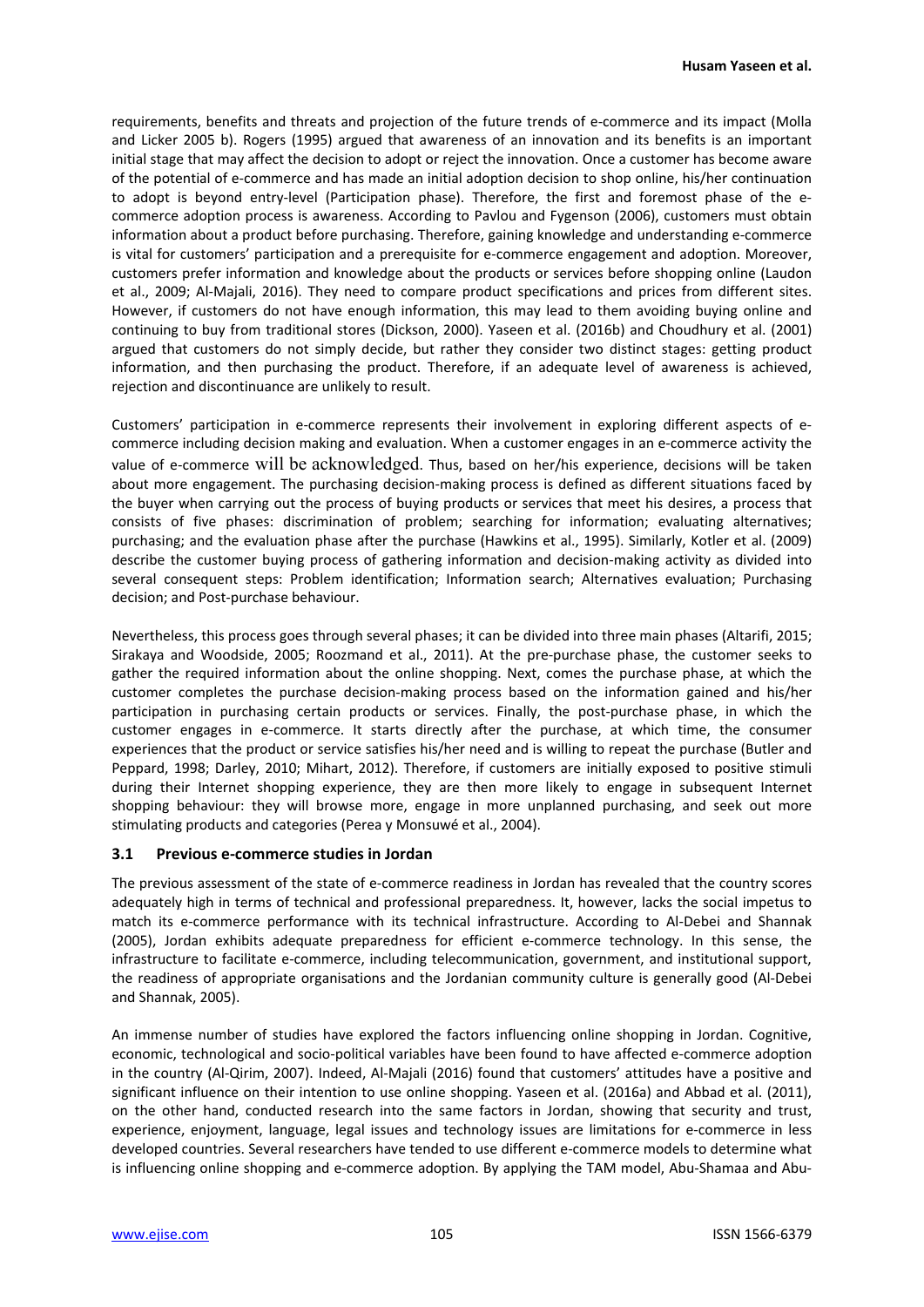Shanab (2015) found that trust and all the TAM model constructs are influencing the Jordanian customers to buy online. Similarly, using the TAM model of Alalwan et al. (2016), found perceived usefulness, perceived ease of use, and perceived risk are the key factors influencing Jordanian customers' intention to adopt mobile banking.

Hasan (2016), argued that Arab websites, including Jordanian websites, have a major problem in terms of design; most of the websites are misleading as some information, such as delivery, is usually not displayed. Therefore, this will certainly negatively affect the customers in completing their purchases resulting in rejecting e-commerce adoption. As simple as that information would be, their existence will be important for the e-commerce purchase process. This finding was matched with the findings of Suki (2002) and Altarifi et al., (2015), whose studies showed that websites that are easily accessed in the purchasing process are considered a major motivation for making a purchase decision.

## *3.1.1 Lack of Trust*

Trust is an important model that is closely related to financial transactions. Trust becomes necessary when it is related to monetary value and more important when the transaction is conducted via a wireless network (Qasim and Abu-Shanab, 2016). It has proved to be a robust construct for predicting the intention to use a technology and one of the fundamental reasons for consumers' scepticism in terms of e-commerce (Alqatan et al., 2016). Consequently, lack of e-commerce trust was and is still one of the most critical aspects facing ecommerce in most countries. Trust is crucial because it affects various factors which are essential to ecommerce transactions, including security and privacy. According to Gefen (2000) and Najafi (2012), trust is a critical factor influencing the successful development of e-commerce. Additionally, Al-Debei et al., (2015) highlighted that online shopping in Jordan is determined by trust and perceived benefits. Therefore, lack of trust in e-commerce consider being the main reason for not doing online shopping, while building trust contributes positively to the success of online transactions (Jarvenpaa et al., 1999; Lee and Turban, 2001; Abu-Shamaa and Abu-Shanab, 2015; Panda and Swar, 2016).

## *3.1.2 Lack of Awareness*

Cognitive barriers in this context refer to characteristics of customers that affect their acceptance and adoption of e-commerce. Cognitive barriers include the customer's level of awareness, knowledge, skills and confidence. Also, represent their values, traditions, customs, religion and beliefs and knowledge. Knowledge and awareness about e-commerce are the first and foremost all aspects of e-commerce. Awareness of ecommerce refers to a customer's perception, comprehension, and projection of the benefits of e-commerce (Yaseen et al., 2017 a). A low level of ICT diffusion limits the level of e-commerce awareness, a factor that was taken for granted in the developed countries (Molla and Licker, 2005 a). In other words, lack of awareness of the potential benefits of e-commerce technology can hinder its growth. Therefore, it is essential for customers and businesses to acknowledge the potential benefits of e-commerce by developing a training strategy that actively transfers the benefits of e-commerce through promotional seminars, workshops. Scupola (2003), conducted a study to investigate the key factors that influence the adoption and implementation of ecommerce in SMEs. He found that among technology characteristics lack of awareness of the technology is a major barrier to a take-up of e-commerce in SMEs in Italy. Similarly, Khan et al. (2016) claimed that awareness of online shopping is the big challenge for e-commerce in the developing countries, in particular for people who are living in rural areas. They claimed that people could not be educated by themselves rather they need an education program about how to use e-commerce. In fairness, this is a reasonable argument, as without the tools and technology people will not even know what it is they cannot do. In Brunei Darussalam IT knowledge plays an important role in e-commerce adoption and overcoming the lack of knowledge of IT will lead to greater probability of its adoption (Looi, 2005).

# **4. Research Methodology**

A quantitative research methodology was used to collect evidence. This approach is suitable to capture the tendency, frequency and propensity to use e-commerce. The following sub-sections explain how the research was conducted.

# **4.1 Participants**

For the purposes of studying the level of customer awareness with respect to e-commerce in Jordan, the study sample comprised students, staff and employees from several schools and departments. The rationale for this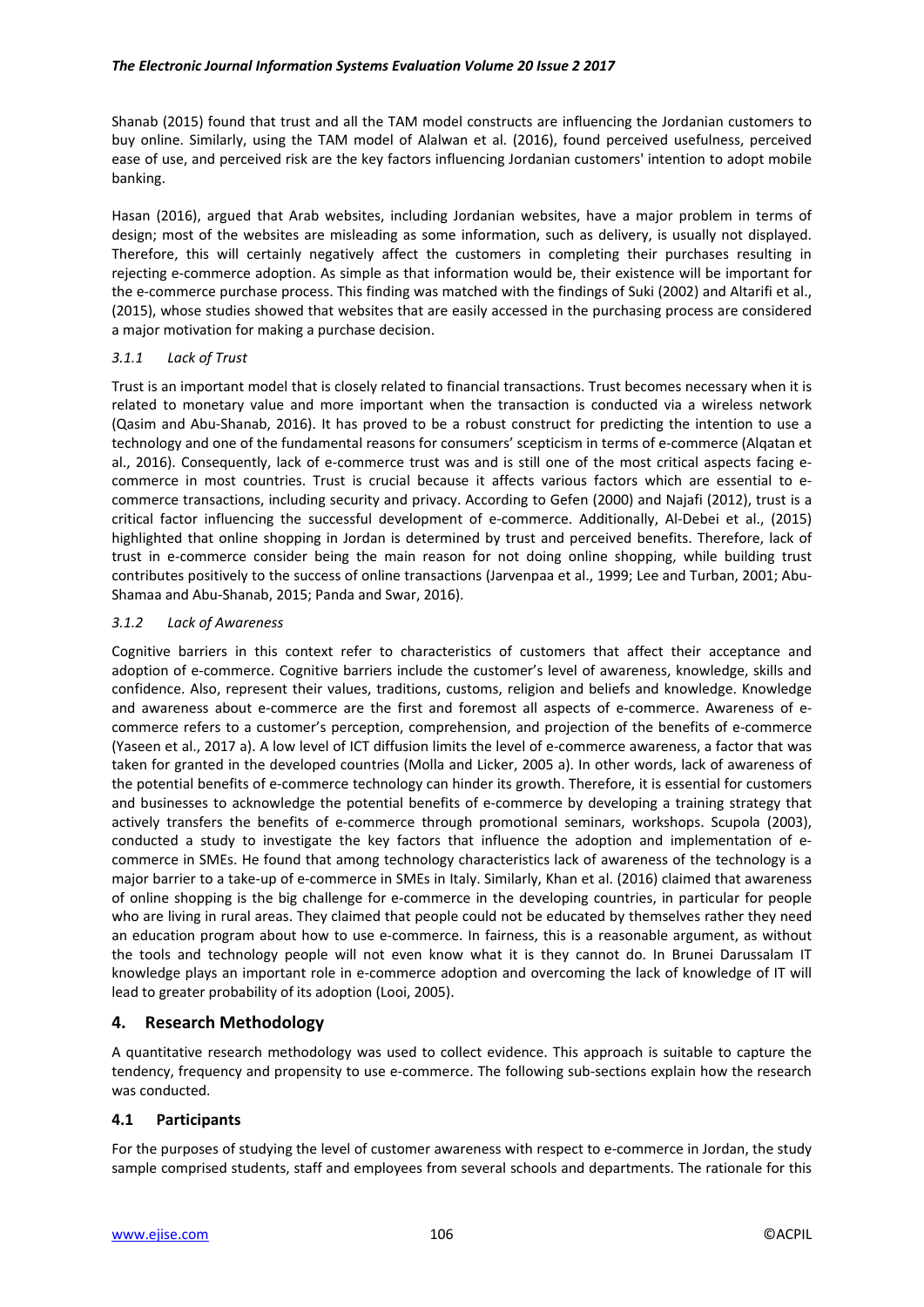selective sample from universities is based on the joint financial model established between universities in Jordan and the banking sector. This model allows all stakeholders, from students, academics and administration staff, to conveniently access banking services, which would enable payment awareness, as well as the availability of shipping and delivery services within the context of universities. The study chose to target participants from two universities in the north and south of Jordan. Given the environmental setting of universities in Jordan, the selected universities contain a concrete financial model, whereby all financial transactions take place within the university using existing banking branches. This has contributed to creating an e-commerce-ready population. In addition, the university students and staff are mostly under 35. This participant age group remains a viable population for this study. Also, the fact that the questionnaires were distributed among diverse faculties of the university, ranging from teachers and students to staff, they also contain much-needed diversity in order to represent the Jordanian population at large.

## **4.2 Data Collection**

A questionnaire-based survey was put together to investigate customers' level of awareness with respect to ecommerce. The questionnaire was divided into sections. The first questioned demographic characteristics such as age, gender and education, as well as English proficiency, Internet access, knowledge of the existence of ecommerce, and online purchasing experience. This was followed by the development of new levels of awareness instruments, awareness of product/services, payment methods, delivery methods and brands. The questionnaire was distributed to students and staff from different faculties – i.e. Computer Science, Law, Business, Psychology, Art, and Engineering. It was also distributed to employees from various departments – i.e. Accounting, Marketing, Public Relations, Hospitality and Student Affairs. The survey was conducted between June and July 2015 and was distributed to 452 participants. Out of 452 questionnaires distributed in the Arabic language, 420 were returned. Out of these 420 questionnaires, 34 were returned incomplete. Thus, 386 questionnaires were finally used for further analysis. This sample size is considered adequate for the analysis and is comparable to response rates in IS literature (Pinsonneault and Kraemer, 1993).

## **4.3 Survey Instrument**

The questionnaire in this study has been developed over two phases. In the first phase, the questionnaire was designed using selected questions from previous research conducted in Brunei Darussalam (Jait, 2012). Jait's questionnaire was used to discover current awareness levels and to determine the factors that made Brunei citizens aware, or unaware, of the government e-service. The questions in the survey were modified to provide answers to the research questions and objectives of the study and thus used in the pilot study. The purpose of the pilot study was to assess the general awareness of Jordanians regarding e-commerce, and also to provide future direction for a full-scale study. The second phase of the questionnaire development was informed by the result of the pilot study findings and outcomes. The survey instrument, with questions using Likert scales, was developed accordingly. The questionnaire was designed with qualitative questions in mind. Hence, most survey questions, other than the general introductory questions, were based on a Likert Scale, with five gradual ordinal scales, graded 1 to 5. These measurements were then summarised into a percentage agreement number, assuming cardinality of responses.

## **4.4 Population description**

This section gives a demographic breakdown of the questionnaire respondents in Jordan. It gives details of respondents' gender, age, educational level, Internet access, English language proficiency, knowledge of ecommerce existence and online purchasing experience in Jordan. Most of the respondents (80%) were below the age of 35, 53% were 18–24 years old, 24.9% were 25–34, 11.7% were 35–44, 8.5% were 45–54 and 1.8% were 50 years of age or older. From a gender perspective, 61% of the respondents were men, and 39% were women. With regards to their educational level, about three-quarters (76.4%) of our participants were university level students. Of this 76.4%, 25.1% of the respondents held or were studying for postgraduate degrees and 51.3% had an undergraduate degree, 12.2 % had a degree from a college, 7.3% had completed secondary school, and 4.1% had no formal qualifications. Of the participants, 50% showed a good level of English language proficiency. The initial analysis revealed that 98% of the participants were accessing the Internet on a daily basis.

## **4.5 Data Analysis and Findings**

To examine the internal consistency and the validity of the questionnaire questions, the reliability of the scales was considered based on the computation of the alpha coefficient (Cronbach Alpha). Alpha is considered an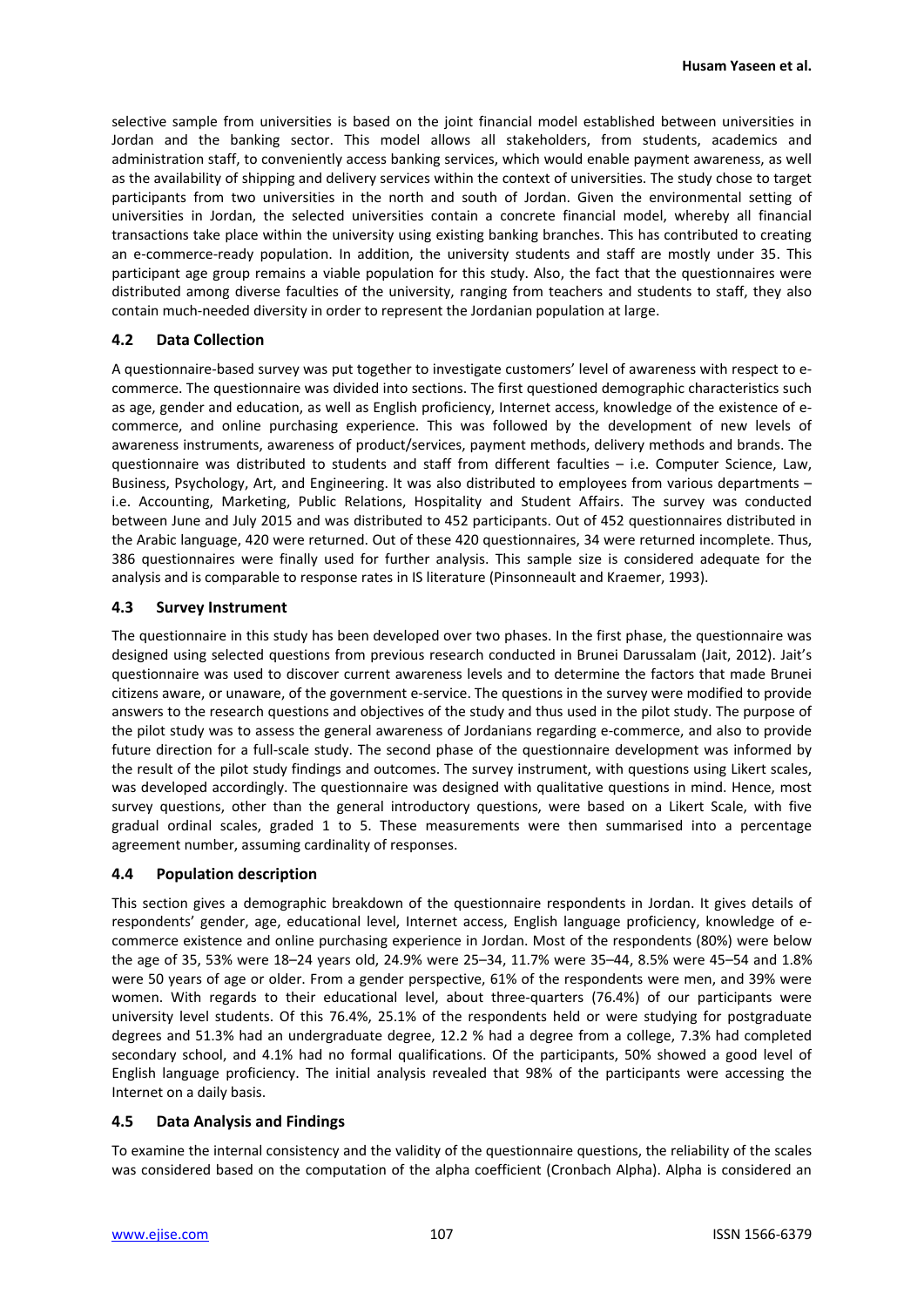important concept to evaluate assessments and questionnaires in order to add validity and reliability to the data interpretation. The value of the Alpha coefficient ranges from 0 to 1 and plays an important role in describing the reliability of the factors extracted from the questionnaire (Cronbach, 1990). After analysing the total scale, a high value has been identified, which indicates a high internal consistency within the questionnaire as a whole. The Alpha values for all the dimensions was 0.844. According to Cronbach (1990), if the Cronbach Alpha is 0.5, it is a low and acceptable standard. All scales were found to exceed the minimum threshold of 0.5. Therefore, the higher the score, the more reliable the generated scale is.

Among the 386 participants, 98% used the Internet almost daily, with the use of social networks being the most common activity. Of the participants, 82% believed that e-commerce facilities exist in Jordan. However, only 24% ever used such facilities to make a purchase. This finding is in line with those of the pilot survey. Figures 4 and 5 illustrate the results.







## **Figure 5:** Percentages of product/services purchased Online

For the types of goods or services that these participants purchased online, which represents Awareness of Products/Services, only Airline Tickets and Books and Music received responses from participants who buy them exclusively through the web (see Figure 6). Overall, Airline Tickets, Books and Music, and Technology and Gaming products remain the most popular things to buy using e-commerce services. Clothing and Jewellery and Health and Beauty remain second-tier contenders in terms of popularity among consumers, for online purchasing. High turnover products, such as groceries, and high margin products such as white goods, were not considered for online purchases.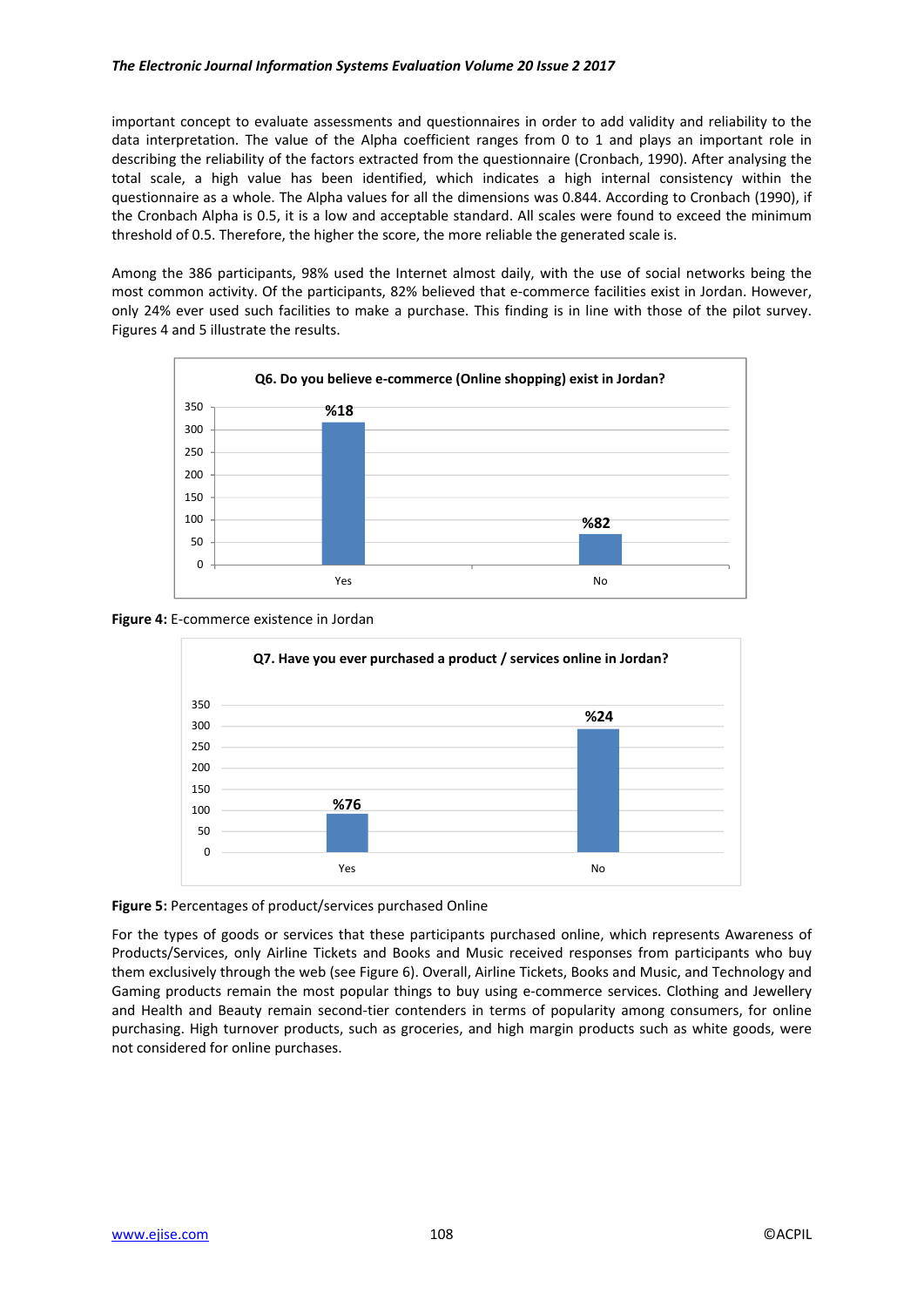



In terms of Awareness of Brand (AOB), it is found that the percentage agreement for familiarity with established e-commerce vendors and big businesses is generally low, averaging around 37% percent, with only OpenSooq, an online marketplace popular in the Middle East and North Africa, having a familiarity index of greater than 50%. This indicates a lack of interest or understanding in the Jordanian population to browse for products or services only, which is in contrast with the usage of social networks, which remains outstandingly popular. The results are illustrated in Figure 7.





Analysing Awareness of Payment (AOP), a percentage agreement of 62% is found for acceptability of credit card, Visa card, Mastercard or another electronic method of payment. At the same level of 62%, the Awareness of Delivery (AOD) is found in terms of delivery at home or post office.

## **5. Discussion**

Awareness is contextual and is rather a complex notion. Its multifaceted nature can influence many aspects of electronic commerce. However, it has always been perceived and defined in a holistic sense, and yet projected on certain domains, mainly but not restricted to marketing, such as brand awareness and core business functions. The customers' awareness is one of the critical factors related to the success of e-commerce. Therefore, an increasing emergence of awareness is one of the key performance indicators (KPI) of ecommerce. In the case of Jordan, the research has revealed a set of interesting results, showing that Jordanian customers acquire different levels of awareness at different phases throughout the e-commerce processes.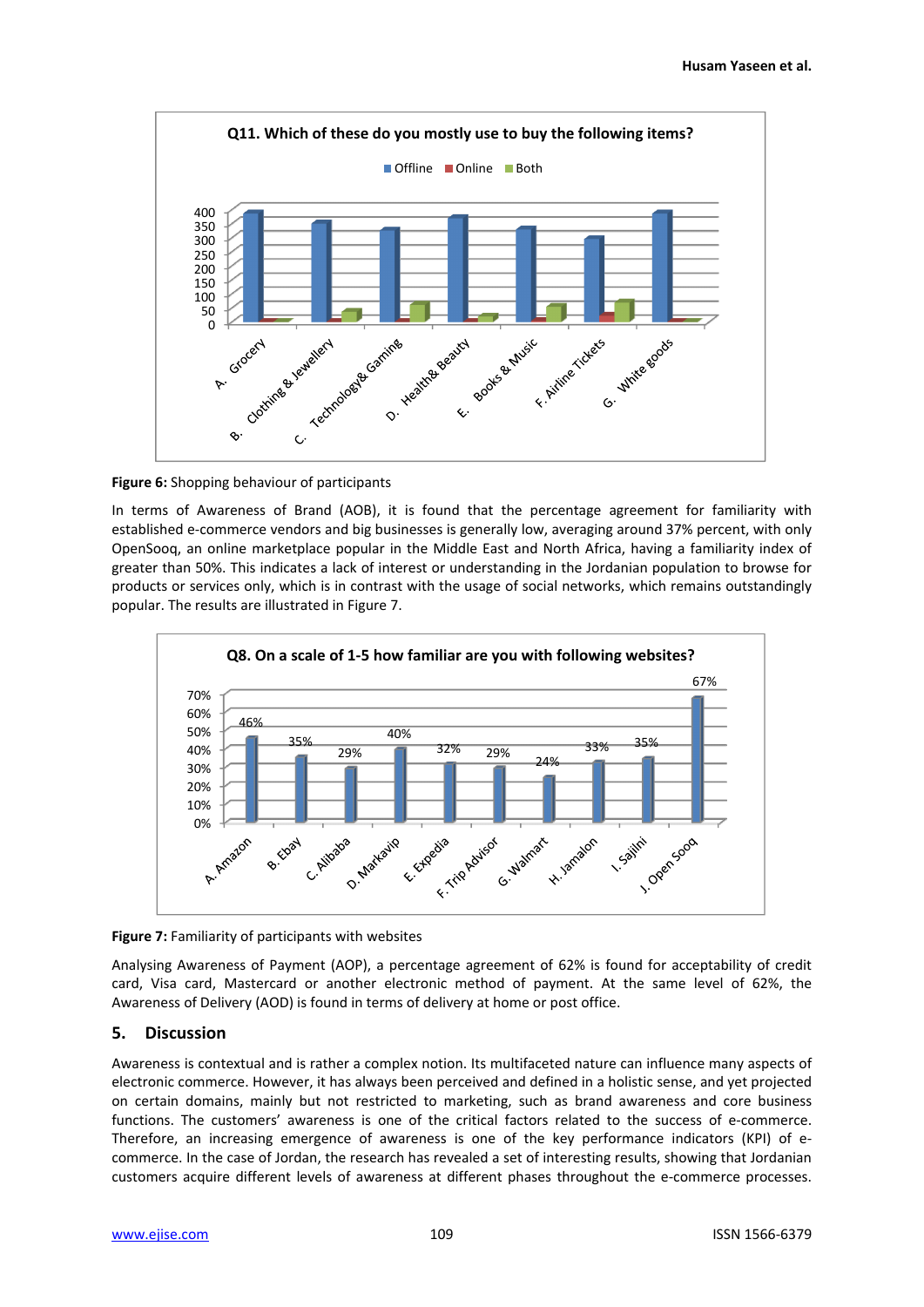This research has examined the process of e-commerce as a set of necessary steps required to effectively and efficiently complete shopping activities.

As shown in Figure 4, participants seemed aware of the existence of e-commerce in Jordan; however, in Figure 5, data show that participants are not fully engaged, and just 24% of the sample have practised an ecommerce activity such as in buying an item or service online. The research was deductively designed to investigate at which point of the e-commerce activity and the user journey users have experienced an awareness problem. Accordingly, a set of predefined questions were constructed to target awareness over ecommerce processes. This group of questions (Q's 8 to 13) comprised independent variables measuring common themes of what could affect shoppers' engagement with the e-commerce process. These are browsing an online catalogue, search and finding products or services online. Table 1 shows the questions which aimed to investigate and understand participants' views on browsing and selecting products or services. The results in Figure 8 show that participants were engaged and aware of the process of finding information about certain products and services on the Internet and that 63 % of participants were aware of this process and they have found the process of finding products and services simple in an online catalogue. This has led to the identification of Awareness of Products/Services (AOP/S). AOP/S in e-commerce can be defined as a set of rules whereby the capability of customers to identify their need for a certain product or service can be shown. This includes knowing if the product or service is available online, being familiar, recognising the products, and being able to search for a certain product or service through the online catalogue; also, of having previous knowledge about the type of products they would like to purchase, and of their ability to distinguish and compare between different type of products or services.

| <b>Question</b> | <b>Statement</b>                                                                                                     |
|-----------------|----------------------------------------------------------------------------------------------------------------------|
| Q.6             | Do you believe e-commerce (Online shopping) exists in Jordan?                                                        |
| Q.7             | Have you ever purchased a product/service online in Jordan?                                                          |
| Q.8             | On a scale of 1-5, how familiar are you with following websites?                                                     |
| Q.9             | Rate your source of information about any product/service on a scale of 1-5.                                         |
| Q.10            | Please rate your usage to the following on a scale of 1-5.                                                           |
| Q.11            | Which of these do you mostly use to buy the following items?                                                         |
| Q.12            | E-commerce in Jordan has not taken off. This is due to a number of factors. On a scale of 1-5, how do you rate these |
|                 | factors on e-commerce adoption?                                                                                      |
| Q.13. C         | I believe that I can purchase any product or service online.                                                         |
| Q.13.E          | I believe that the information and services that have been provided by businesses were                               |
|                 | sufficient.                                                                                                          |
| Q.13.G          | I believe that I am able to pay by credit card, Visa card, Mastercard or another electronic method of payment.       |
| Q.13.H          | believe any product I buy online can be delivered to home or post office.                                            |
| Q.13.1          | I believe I have the right to return the product I ordered and get my money back, without giving any reason.         |

|  |  |  | <b>Table 1:</b> Survey Questions |
|--|--|--|----------------------------------|
|--|--|--|----------------------------------|



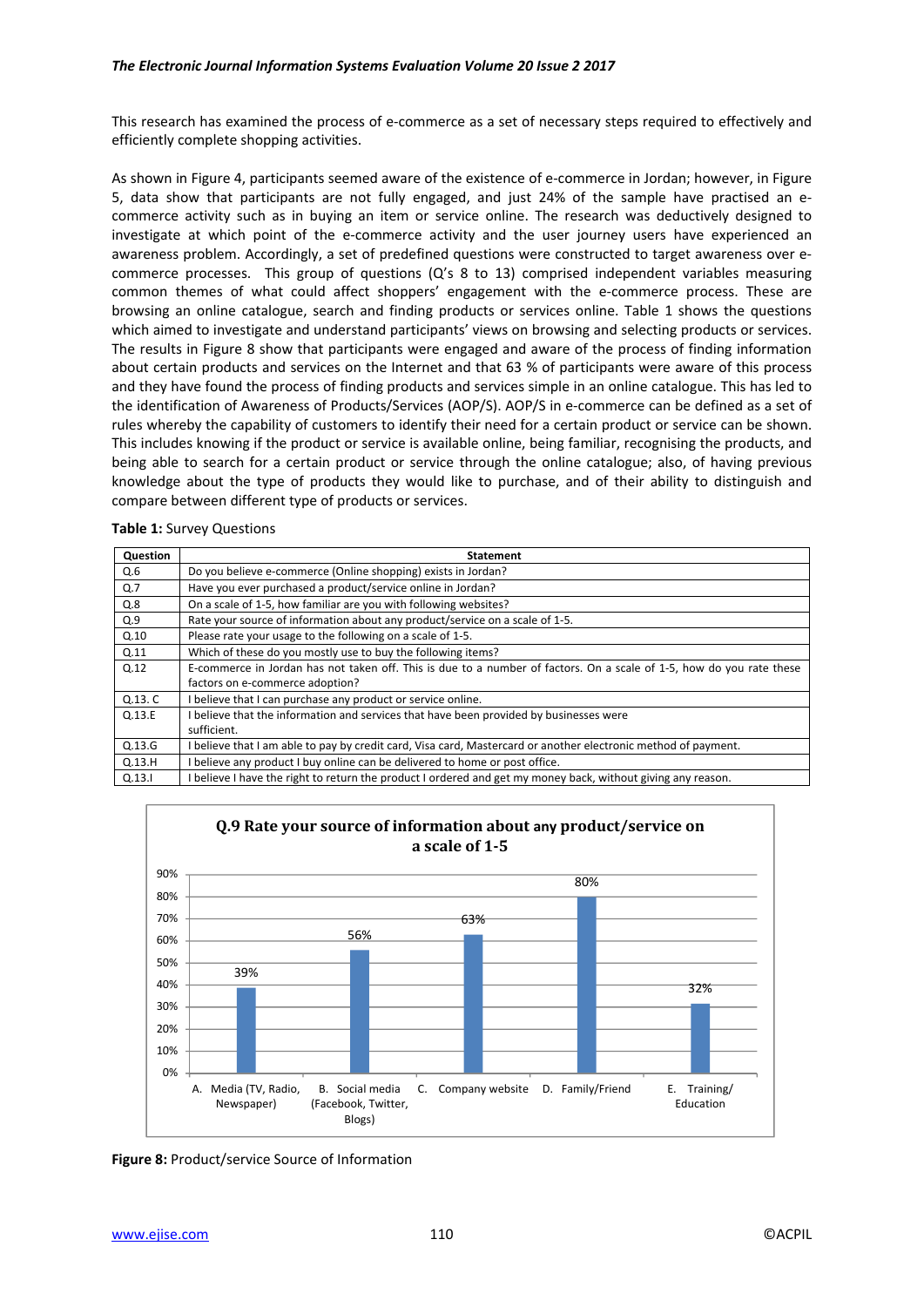Questions Q.8, Q.11 and Q.13.C have clearly shown some common features in terms of familiarity with the brand. This percentage (67%) of participants were prepared to buy online for a well-known brand. This was the case for specific products and services in Figure 7: 67% of participants were willing and inclined to buy from OpenSooq, due to the fact that OpenSooq is a nationally recognised brand. This has helped to bring some other themes, such as trust and brand recognition, into the data analysis, or that this decision could have been impacted by prior experiences. Moreover, Question 8 has shown that participants were more inclined to buy recognisable brand websites on the Internet, and this was supported by their intention to buy, or to their propensity to become fully engaged and converted into online shoppers. This trend has given rise to another level of awareness: AOB has emerged from common themes in the responses, and it is defined as the customers' level of consciousness, recognition, differentiation and familiarisation to a specific brand; also of being exposed to the brand through previous experience or recommendations and being able to identify the brand in the online catalogue.

Questions 12 and 13, with subsequent sub-questions, were designed to tackle the payment issue and verify whether this is a real barrier for the e-commerce process, or if the participants were aware of the different payment options available to them in order to complete an e-commerce transaction. Q.13.G was designed to measure participants' tendency to pay online, either using their credit cards or debit cards. The question also measured participants' willingness to use other payment methods (if they were introduced to such as PayPal, digital wallets or other payment methods). The decline in uptake on online payment (53%) indicates that there is a problem of AOP; lack of knowledge of current payment methods and options available within the Jordanian banking sector has also led to this level of awareness. AOP is defined as customers' knowledge, comprehension and understanding of the various payment options available online, including involved parties such as banks, and the ability to identify the benefits of choosing a certain payment method from among others.

Questions 13.H and 13.I were designed to target delivery of products, the question being aimed at identifying issues in awareness regarding this e-commerce process. It was noted from the data in Table 2, that delivery presents a serious concern for shoppers, especially those located outside the capital Amman. Our definition of this level of awareness is the customer's recognition of all aspects related to their products and services online delivery, including prices, delivery time and product tracking, as well as their ability to identify the different services provided by various delivery agencies and being able to choose the appropriate delivery mechanism to deliver their products or services.

| Statement (s)                                                                                                                  | Strongly        | <b>Disagree</b> | <b>Neutral</b> | Agree | <b>Strongly</b> |
|--------------------------------------------------------------------------------------------------------------------------------|-----------------|-----------------|----------------|-------|-----------------|
|                                                                                                                                | <b>Disagree</b> |                 |                |       | Agree           |
| Q.13.C. I believe that I can purchase any product or service<br>online.                                                        | 34%             | 55%             | 9%             | 2%    | 0%              |
| <b>Q.13.E.</b> I believe that the information and services that have                                                           |                 |                 |                |       |                 |
| been provided by businesses were sufficient.                                                                                   | 16%             | 70%             | 13%            | 1%    | 0%              |
| Q.13.G. I believe that I can pay by credit card, Visa card,<br>Mastercard or another electronic method of payment.             | 1%              | 52%             | 26%            | 21%   | 0%              |
| Q.13.H. I believe any product I buy online can be delivered to<br>my home or a post office.                                    | 1%              | 58%             | 22%            | 19%   | 0%              |
| <b>Q.13.I.</b> I believe I have the right to return the product I<br>ordered and get my money back, without giving any reason. | 45%             | 43%             | 12%            | 0%    | 0%              |

**Table 2:** Participants' level of Agreement and Disagreement

The study has identified new levels of awareness in relation to each e-commerce process in Jordan. Four primary levels of awareness have been identified, as per the survey results.

Awareness of the brands that are associated with the process of browsing e-commerce catalogues has resulted in multiple independent variables, constructed in the survey, explicitly reflecting the measurable levels of awareness at the beginning of the e-commerce process. This particular awareness has implications not only for the e-commerce process overall but with regards to aspects related to trust, brand identity and other marketing activities, and strongly contributes to the success of this initial e-commerce process.

The awareness of the products and services is defined as having sufficient knowledge of the products or services the customer is seeking to buy, as this level of awareness is perceived as the first point of engagement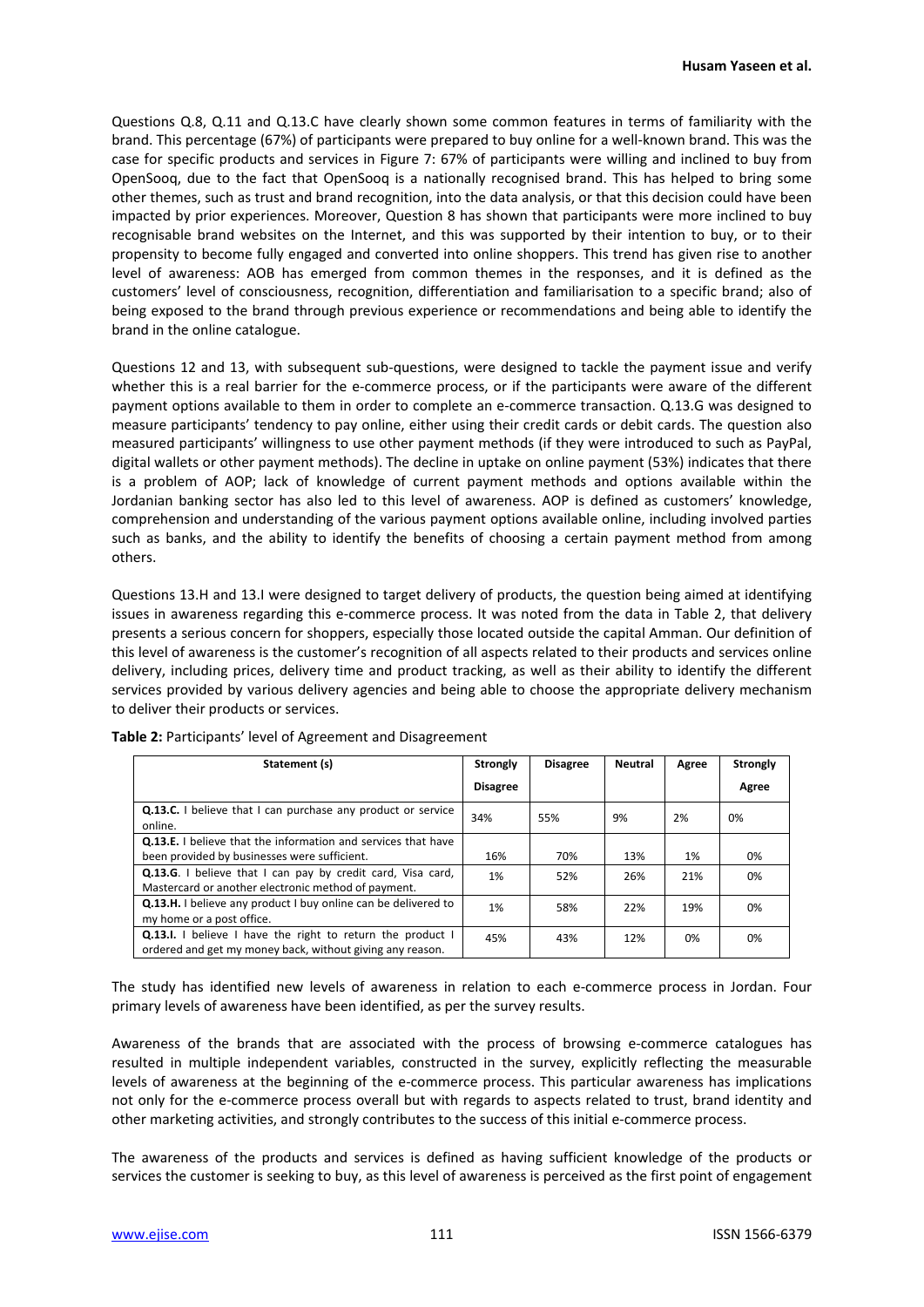in e-commerce activity. It defines the serious intention of buying. It is imperative for stakeholders and business offerings to consider this level of awareness in different areas of their business, such as designing the catalogue and the content strategy.

The third level of awareness that emerged from this study is the AOP, as an explicit area of investigation. Jordanian shoppers' propensity to buy online is impacted by their knowledge of online-payment systems: the collected data have shown variation in understanding of the current payment channels, especially the onlinepayment gateways.

The last level of awareness shows that there are different understandings and views on how purchased products or services could be delivered, accompanied by the fact that there is still a lack of delivery agents in the investigated case studies.

This research argues that awareness should not be perceived as a holistic entity that influences the engagement of e-commerce in Jordan, but rather as multiple degrees of awareness associated with different e-commerce processes, each with a different impact on the overall process. Each should be tackled individually by stakeholders.

## **5.1 Framework of e-commerce and level of awareness**

The process of e-commerce is perceived as four interconnected processes collectively performed by online users to buy a product or service, as indicated in Figure 3: browse an online catalogue, choose a product or service, pay, and give delivery instructions. This would permit awareness to be accurately divided into four levels, each level associated with a process of an e-commerce transaction. Consequently, this mapping technique will help put awareness into perspective as to what e-commerce process needs to be tackled by the online business and appropriately help e-commerce practitioners to identify where they need to focus on the online acquisition journey.



**Figure 9:** Framework for e-commerce and level of awareness

The framework in Figure 13 illustrates the refined findings from the research. Online customers experience different levels of awareness during every e-commerce activity. However, full awareness can only be experienced when customers complete the four activities, which engage the customer in participation in ecommerce. As indicated in Figure 13, when customers begin to browse an online catalogue and interact with the content, they manifest two different levels of awareness, namely awareness of service and product, and AOB; the clear majority of participants in the study demonstrated attributes related to two of those levels of awareness. However, when they are looking for a specific product or service, they would also be brand aware, and this is considered, in light of the findings of this paper, as partial awareness. When customers find what are they looking for and develop the intention to buy, this is usually accompanied by a decision-making process, which is the selection. After this, the customer would interact with payment systems, experiencing AOP. As this might be problematic in the Jordanian context, e-commerce practitioners need to place special focus on this level of awareness. After securing their payment, customers are expected to choose from a list of delivery agents where they will be mainly experiencing AOD.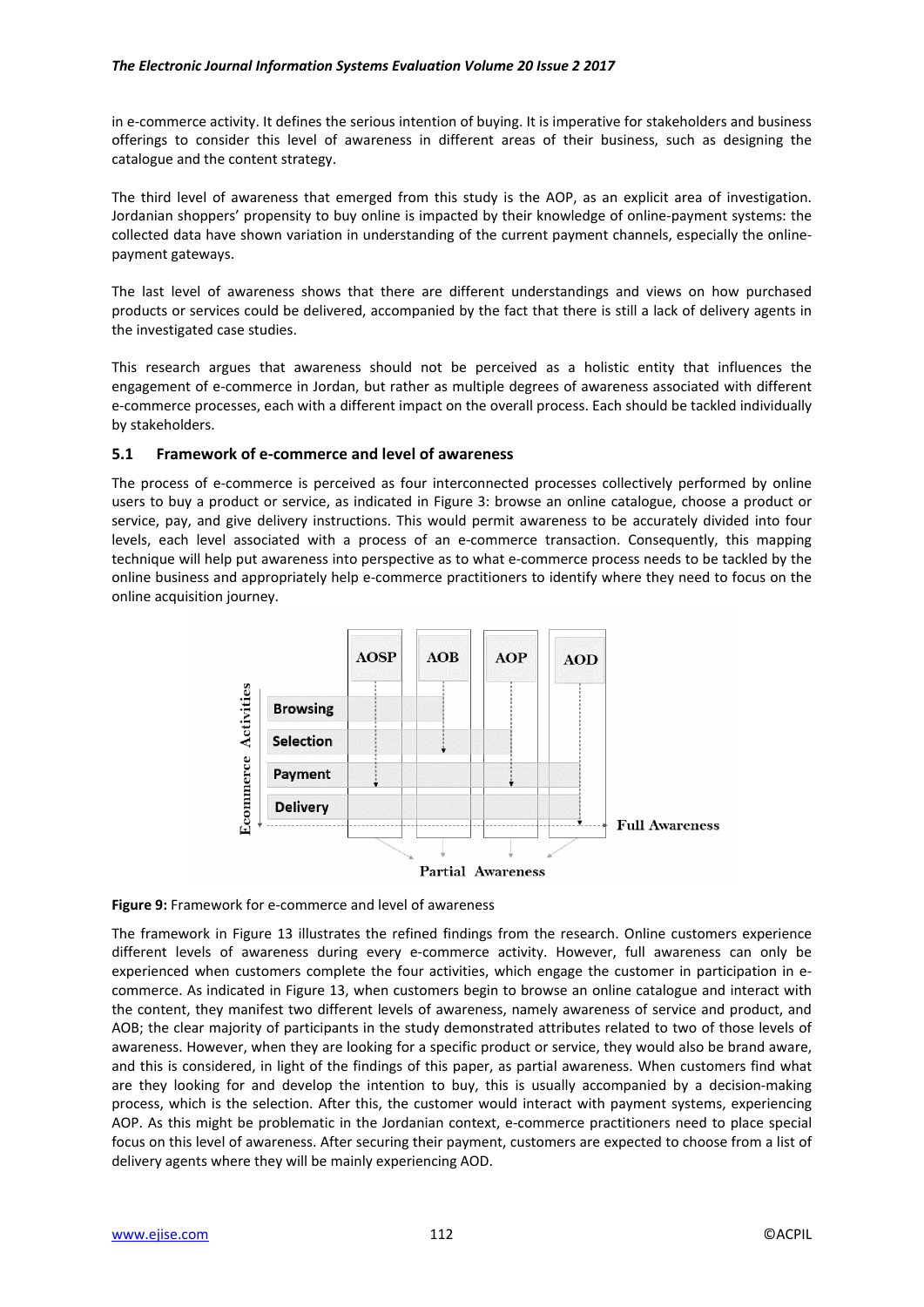When levels of awareness are projected on e-commerce activities, a new perspective is developed, and a greater emphasis is placed on the awareness identification process, which e-commerce practitioners and other stakeholders need to tackle.

## **6. Conclusion**

E-commerce has become an integrated technology in our lives. However, due to lack of awareness, its adoption has lagged in many developing countries, including Jordan. Awareness of e-commerce refers to a customer's perception, comprehension and projection of the benefits of e-commerce. In this study, customers' awareness levels with respect to the adoption of e-commerce have been analysed, and we have identified that awareness plays a crucial role in the adoption of e-commerce.

As e-commerce is a user phenomenon, it is vital to understand how it is perceived by users and how awareness of different activities in e-commerce transaction is manifested. Sometimes, lack of engagement simply results from a lack of awareness, not knowing about the availability of resources needed to complete an e-commerce transaction successfully, and this likely to be the case with Jordanian shoppers. The decline of e-commerce uptake has always been blamed on technical and legal factors; however, since those are no longer barriers to hinder e-commerce adoption, the focus needs to shift radically to new areas of investigation, such as awareness.

Awareness in literature is holistically defined as a state of perception or knowledge of an event or situation, but when applied to e-commerce in this format it could be problematic. E-commerce can also be viewed and defined as the single process of buying products or services online. However, when the e-commerce process is perceived as four interconnected processes collectively performed by online users to buy a product or service, such as browsing a catalogue to choose a product or service, paying, and deciding delivery options, this permits awareness to be accurately divided into four levels. Each level is associated with a process of an ecommerce transaction. Consequently, this mapping technique will help put awareness into perspective as to what process of e-commerce needs to be tackled by the online business and appropriately help e-commerce practitioners to identify where they need to focus on the online acquisition journey.

This awareness can be improved by integrating four distinctive levels of awareness – awareness of products/services (AOP/S), awareness of payment (AOP), awareness of delivery (AOD) and awareness of brand (AOB) – are projected at e-commerce processes. For the successful adoption of e-commerce, both stakeholders and consumers must understand and integrate their e-commerce experience.

The framework proposed in this paper contributes to the IS body of research by providing a new quantitative mapping technique. It projects a non-integral view of awareness on the e-commerce processes, which has resulted in identifying four distinctive awareness levels.

## **References**

- Abbad, M., Abbad, R. and Saleh, M. (2011). Limitations of e-commerce in developing countries: Jordan case. *Education, Business and Society: Contemporary Middle Eastern Issues*, 4(4), pp.280-291.
- Al Bakri, A., 2013. An Overview of Information and Communication Technology (ICT) in Jordan: Review the Literature of Usage, Benefits and Barriers. *Journal: Education for Information*, vol. 21, no. 2, 3, pp. 181-194.
- Alalwan, A.A., Dwivedi, Y.K., Rana, N.P. and Williams, M.D., 2016. Consumer adoption of mobile banking in Jordan: examining the role of usefulness, ease of use, perceived risk and self-efficacy. *Journal of Enterprise Information Management*, *29*(1), pp.118-139.
- Al-Debei, M.M. and Shannak, R.O., 2005. The current state of e-commerce in Jordan: Applicability and future prospects. *In Proceedings of the 5th IBIMA Conference on the Internet & Information Technology in Modern Organizations*. Cairo, Egypt (pp. 457-489).
- Al-Debei, M.M., Akroush, M.N. and Ashouri, M.I., 2015*. Consumer attitudes towards online shopping: the effects of trust, perceived benefits, and perceived web quality.* Internet Research, 25(5), pp.707-733.
- Al-Khaffaf, M., 2013. Factors Effecting E-Commerce Prevalence in Jordan. *The Macrotheme Review A multidisciplinary journal of global macro trends*, *2*(3), pp.66-70.
- AL-Maaitah, T.A., Osman, A., Suberi, M., Dirar, A.M. and Fairouz, A.D., Review Study On The Security Of Electronic Payment Systems. *International Journal of Economics, Commerce and Management*. Vol. III, Issue 9.
- AL-Majali, M.M. and Bashabsheh, A.A., 2016. Factors that Affect Commercial Banks Customers Intention towards Electronic Payment Services in Jordan. *International Business Research*, *9*(3), p.79.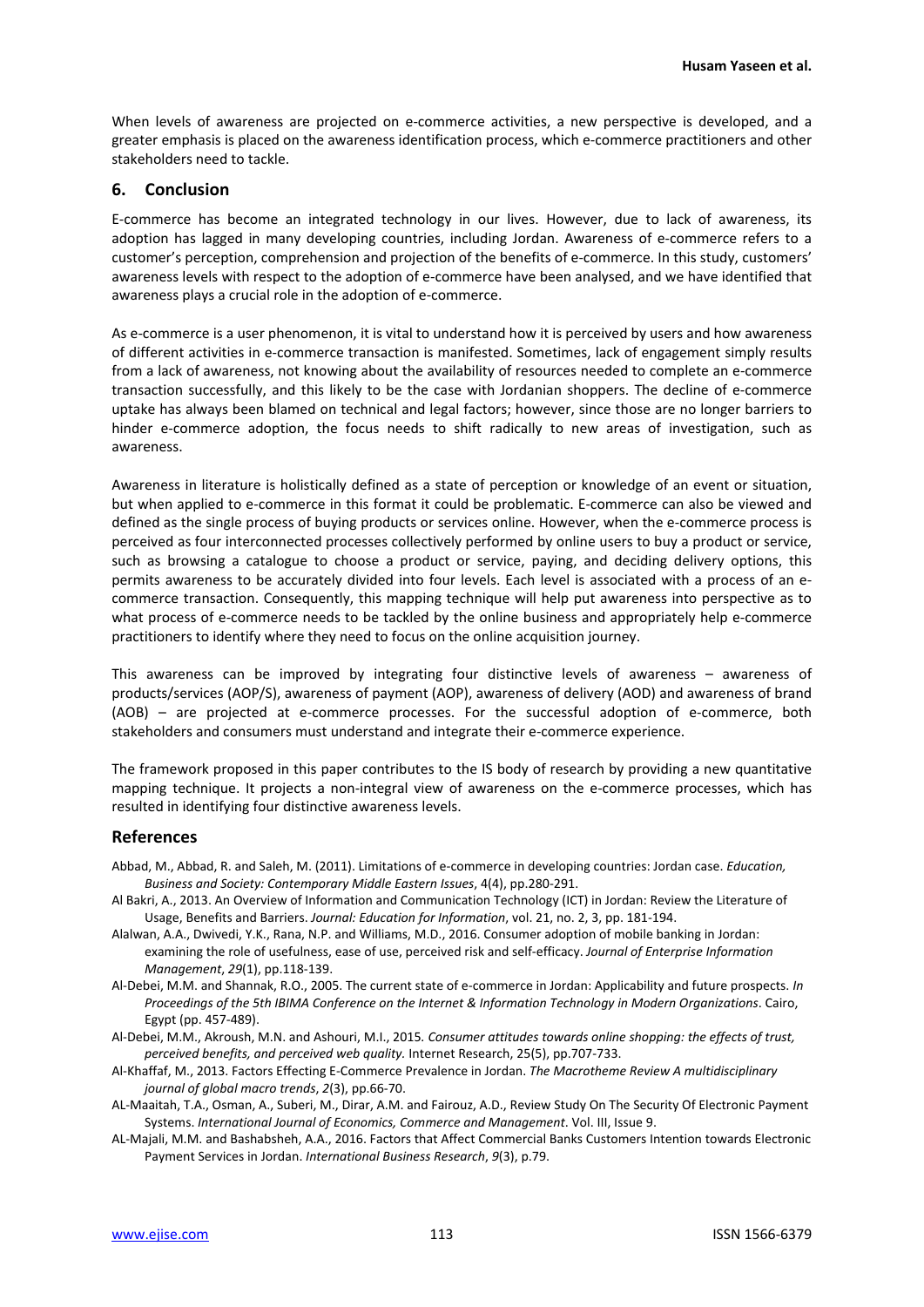- Al-Majali, M.M., 2016. Have Your Needs before entering to Queen Alia International Airport. *Dirasat: Administrative Sciences*, *43*(1).
- Alqatan, S., Noor, N.M.M., Man, M. and Mohemad, R., 2016. An Empirical Study On Success Factors To Enhance Customer Trust For Mobile Commerce In Small And Medium-Sized Tourism Enterprises (Smtes) In Jordan. *Journal of Theoretical and Applied Information Technology*, *83*(3), p.373.

Al-Qirim, N., 2007. The adoption and diffusion of e-commerce in developing countries: The case of an NGO in Jordan. *Information Technology for Development*, *13*(2), pp.107-131.

Al-Shboul, M.A. and Alsmadi, I.M., 2010. Building an e-Commerce Infrastructure in Jordan: Challenges and Requirements. *International Journal of Interactive Mobile Technologies (iJIM)*, *4*(4), pp.18-24.

Altarifi, S., Al-Hawary, S.I.S. and Al Sakkal, M.E.E., 2015. Determinants of E-Shopping and its Effect on Consumer Purchasing Decision in Jordan. *International Journal of Business and Social Science*, *6*(1).

Al-Zoubi, A.A.K., 2016. B2C E-Commerce in the Banking Industry: The Adoption Commercial Banks in Jordan. *International Business and Management*, *13*(2), pp.7-11.

Butler, P. and Peppard, J., 1998. Consumer purchasing on the Internet: Processes and prospects. *European management journal*, *16*(5), pp.600-610.

Chen, Z. and Dubinsky, A.J., 2003. A conceptual model of perceived customer value in e-commerce: A preliminary investigation. *Psychology & Marketing*, *20*(4), pp.323-347.

Choudhury, V., Karahanna, E. and Dumm, R., 2001. The Relative Advantage of Electronic Channels: A Conceptual and Operational Definition. *Pavlou, PA and Fygenson, M. (2006) Understanding and predicting electronic commerce adoption: An extension of the theory of planned behaviour. MIS Quarterly*, *30*(1), pp.115-143.

Cronbach, L.J., 1949. *Essentials of psychology testing*. New York: Harper & Row.

Darley, W.K., Blankson, C. and Luethge, D.J., 2010. Toward an integrated framework for online consumer behavior and decision making process: A review. *Psychology & marketing*, *27*(2), pp.94-116.

Dash, S. and Saji, K.B., 2008. The role of consumer self-efficacy and website social-presence in customers' adoption of B2C online shopping: an empirical study in the Indian context. *Journal of International Consumer Marketing*, *20*(2), pp.33- 48.

Dickson, M.A., 2000. Personal values, beliefs, knowledge, and attitudes relating to intentions to purchase apparel from socially responsible businesses. *Clothing and Textiles Research Journal*, *18*(1), pp.19-30.

Faqir, R.S., 2013. Cyber Crimes in Jordan: A Legal Assessment on the Effectiveness of Information System Crimes Law No (30) of 2010. *International Journal of Cyber Criminology*, *7*(1), p.81.

Ganguly, B., Dash, S.B., Cyr, D. and Head, M., 2010. The effects of website design on purchase intention in online shopping: the mediating role of trust and the moderating role of culture. *International Journal of Electronic Business*, *8*(4-5), pp.302-330.

Gefen, D., 2000. E-commerce: the role of familiarity and trust. *Omega*, *28*(6), pp.725-737.

Gefen, D., Karahanna, E. and Straub, D.W., 2003. Trust and TAM in online shopping: an integrated model. *MIS quarterly*, *27*(1), pp.51-90.

Halaweh, M., 2011. Adoption of E-commerce: Understanding of Security Challenge. *The Electronic Journal of Information Systems in Developing Countries*, *47*.

Hasan, L., 2016. Key Design Characteristics for Developing Usable E-Commerce Websites in the Arab World. *Informing Science: the International Journal of an Emerging Transdiscipline*, 19,253-275.

Hawkins, D., Best, R. and Coney, K. (1995). *Consumer behavior: Implications for Marketing Strategy*. 6th ed. Chicago: Irwin.

Internet Users by Country. 2016. *- Internet Live Stats.* (2017). [online] Internetlivestats.com. Available at: http://www.internetlivestats.com/internet-users-by-country/ [Accessed 18 Feb. 2017].

Jait, A., 2012. Government e-services delivery requires citizens awareness: the case of Brunei Darussalam (Doctoral dissertation, © Adam Jait).*Loughborough University- UK.* 

Jarvenpaa, S.L., Tractinsky, N. and Saarinen, L., 1999. Consumer trust in an internet store: a cross-cultural validation. *Journal of Computer-Mediated Communication*, *5*(2).

- Kapurubandara, M. and Lawson, R., 2006. Barriers to Adopting ICT and e-commerce with SMEs in developing countries: an Exploratory study in Sri Lanka. *University of Western Sydney, Australia*, pp.2005-2016.
- Kotler, P., Keller, K., Koshy, A. and Jha, M. (2009). *Marketing management*. 13th ed. New Delhi: Pearson Prentice Hall.
- Laudon, K.C.T., Laudon, C.G.C., Traver, C.G., Janal, D.S.D.S., Schwartz, E.S., Griffith, V., Ransdell, E., Curry, S., Montero, D., Piccinini, D. and Bannan, K., 2009. *E-commerce: negocios, tecnología, sociedad*. Pearson Educación,.
- Lee, M.K. and Turban, E., 2001. A trust model for consumer internet shopping. *International Journal of electronic commerce*, *6*(1), pp.75-91.
- Lim, K.H., Sia, C.L., Lee, M.K. and Benbasat, I., 2006. Do I trust you online, and if so, will I buy? An empirical study of two trust-building strategies. *Journal of management information systems*, *23*(2), pp.233-266.
- Looi, H.C., 2005. E-commerce adoption in Brunei Darussalam: A quantitative analysis of factors influencing its adoption. *Communications of the Association for Information Systems*, *15*(1), p.3.
- Mihart, C., 2012. Impact of integrated marketing communication on consumer behaviour: effects on consumer decision– making process. *International Journal of Marketing Studies*, *4*(2), p.121.
- Molla, A. and Licker, P.S., 2005a. eCommerce adoption in developing countries: a model and instrument. *Information & management*, *42*(6), pp.877-899.